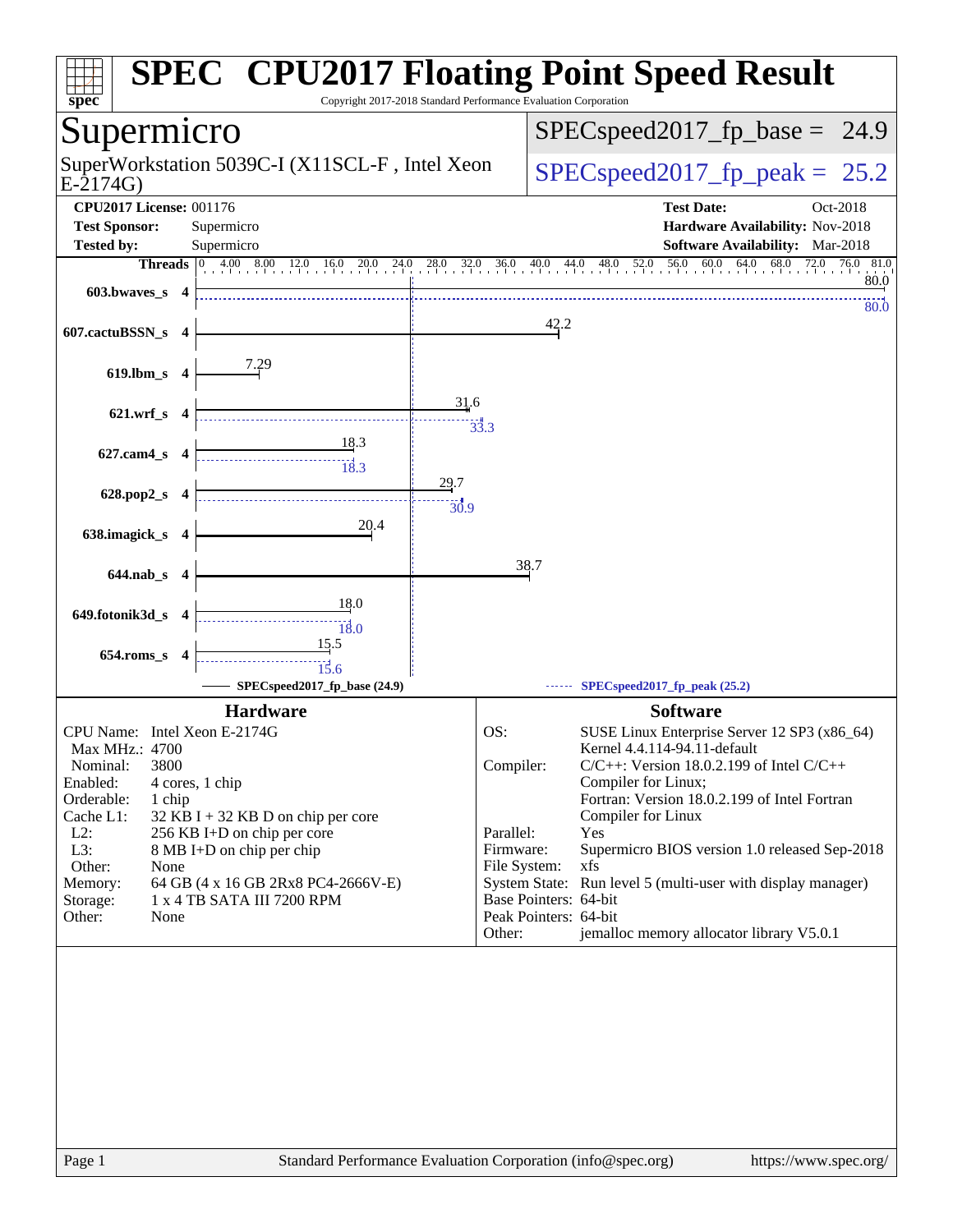

Copyright 2017-2018 Standard Performance Evaluation Corporation

## Supermicro

E-2174G) SuperWorkstation 5039C-I (X11SCL-F, Intel Xeon  $\big|$  SPECspeed2017 fp\_peak = 25.2

 $SPECspeed2017<sub>fp</sub> base = 24.9$ 

**[CPU2017 License:](http://www.spec.org/auto/cpu2017/Docs/result-fields.html#CPU2017License)** 001176 **[Test Date:](http://www.spec.org/auto/cpu2017/Docs/result-fields.html#TestDate)** Oct-2018 **[Test Sponsor:](http://www.spec.org/auto/cpu2017/Docs/result-fields.html#TestSponsor)** Supermicro **[Hardware Availability:](http://www.spec.org/auto/cpu2017/Docs/result-fields.html#HardwareAvailability)** Nov-2018 **[Tested by:](http://www.spec.org/auto/cpu2017/Docs/result-fields.html#Testedby)** Supermicro **[Software Availability:](http://www.spec.org/auto/cpu2017/Docs/result-fields.html#SoftwareAvailability)** Mar-2018

#### **[Results Table](http://www.spec.org/auto/cpu2017/Docs/result-fields.html#ResultsTable)**

|                                    | <b>Base</b>    |                |       |                |             |                | <b>Peak</b> |                |                |              |                |              |                |              |
|------------------------------------|----------------|----------------|-------|----------------|-------------|----------------|-------------|----------------|----------------|--------------|----------------|--------------|----------------|--------------|
| <b>Benchmark</b>                   | <b>Threads</b> | <b>Seconds</b> | Ratio | <b>Seconds</b> | Ratio       | <b>Seconds</b> | Ratio       | <b>Threads</b> | <b>Seconds</b> | <b>Ratio</b> | <b>Seconds</b> | <b>Ratio</b> | <b>Seconds</b> | <b>Ratio</b> |
| $603.bwaves$ s                     | 4              | 738            | 80.0  | 738            | 80.0        | 737            | 80.0        | 4              | 737            | 80.0         | 737            | 80.0         | 737            | 80.0         |
| 607.cactuBSSN s                    | 4              | 395            | 42.2  | 395            | 42.2        | 396            | 42.1        | $\overline{4}$ | 395            | 42.2         | 395            | 42.2         | 396            | 42.1         |
| $619.1$ bm s                       | 4              | 720            | 7.28  | <u>719</u>     | 7.29        | 719            | 7.29        | $\overline{4}$ | 720            | 7.28         | 719            | 7.29         | 719            | 7.29         |
| $621$ .wrf s                       | 4              | 421            | 31.4  | 419            | 31.6        | 416            | 31.8        | 4              | 397            | 33.3         | 397            | 33.3         | 399            | 33.2         |
| $627$ .cam $4 \text{ s}$           | 4              | 484            | 18.3  | 484            | 18.3        | 484            | 18.3        | 4              | 483            | <b>18.3</b>  | 483            | 18.4         | 483            | 18.3         |
| $628.pop2_s$                       | 4              | 400            | 29.7  | 401            | 29.6        | 399            | 29.8        | 4              | 383            | 31.0         | 385            | 30.8         | 384            | 30.9         |
| 638.imagick_s                      | 4              | 708            | 20.4  | 707            | 20.4        | 708            | 20.4        | 4              | 708            | 20.4         | 707            | 20.4         | 708            | 20.4         |
| $644$ .nab s                       | 4              | 451            | 38.7  | 451            | 38.7        | 451            | 38.7        | 4              | 451            | 38.7         | 451            | 38.7         | 451            | 38.7         |
| 649.fotonik3d s                    | 4              | 508            | 18.0  | 507            | <b>18.0</b> | 507            | 18.0        | 4              | 507            | <b>18.0</b>  | 507            | 18.0         | 507            | 18.0         |
| $654$ .roms s                      | 4              | 1013           | 15.5  | 1014           | 15.5        | 1014           | 15.5        | 4              | 1012           | <b>15.6</b>  | 1011           | 15.6         | 1013           | 15.6         |
| $SPEC speed2017$ fp base =<br>24.9 |                |                |       |                |             |                |             |                |                |              |                |              |                |              |

**[SPECspeed2017\\_fp\\_peak =](http://www.spec.org/auto/cpu2017/Docs/result-fields.html#SPECspeed2017fppeak) 25.2**

Results appear in the [order in which they were run.](http://www.spec.org/auto/cpu2017/Docs/result-fields.html#RunOrder) Bold underlined text [indicates a median measurement](http://www.spec.org/auto/cpu2017/Docs/result-fields.html#Median).

#### **[Operating System Notes](http://www.spec.org/auto/cpu2017/Docs/result-fields.html#OperatingSystemNotes)**

Stack size set to unlimited using "ulimit -s unlimited"

#### **[General Notes](http://www.spec.org/auto/cpu2017/Docs/result-fields.html#GeneralNotes)**

Environment variables set by runcpu before the start of the run: KMP\_AFFINITY = "granularity=fine,compact" LD\_LIBRARY\_PATH = "/home/cpu2017/lib/ia32:/home/cpu2017/lib/intel64:/home/cpu2017/je5.0.1-32:/home/cpu2017/je5.0.1-64" OMP\_STACKSIZE = "192M"

 Binaries compiled on a system with 1x Intel Core i7-6700K CPU + 32GB RAM memory using Redhat Enterprise Linux 7.5 Transparent Huge Pages enabled by default Prior to runcpu invocation Filesystem page cache synced and cleared with: sync; echo 3> /proc/sys/vm/drop\_caches

 Yes: The test sponsor attests, as of date of publication, that CVE-2017-5754 (Meltdown) is mitigated in the system as tested and documented. Yes: The test sponsor attests, as of date of publication, that CVE-2017-5753 (Spectre variant 1) is mitigated in the system as tested and documented. Yes: The test sponsor attests, as of date of publication, that CVE-2017-5715 (Spectre variant 2) is mitigated in the system as tested and documented. jemalloc, a general purpose malloc implementation built with the RedHat Enterprise 7.5, and the system compiler gcc 4.8.5 sources available from jemalloc.net or <https://github.com/jemalloc/jemalloc/releases>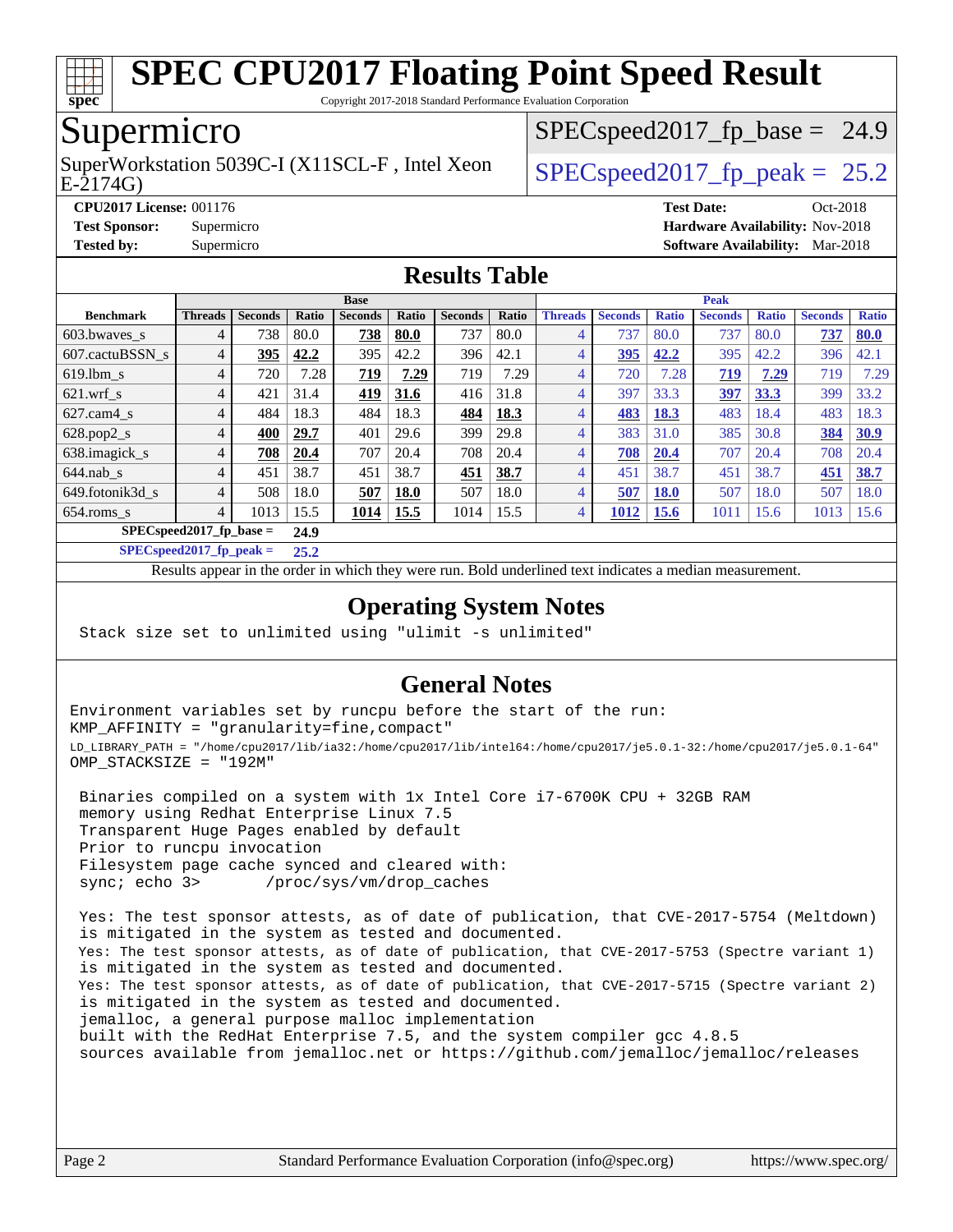

Copyright 2017-2018 Standard Performance Evaluation Corporation

### Supermicro

E-2174G) SuperWorkstation 5039C-I (X11SCL-F, Intel Xeon  $\big|$  [SPECspeed2017\\_fp\\_peak =](http://www.spec.org/auto/cpu2017/Docs/result-fields.html#SPECspeed2017fppeak) 25.2

 $SPECspeed2017<sub>fp</sub> base = 24.9$ 

**[CPU2017 License:](http://www.spec.org/auto/cpu2017/Docs/result-fields.html#CPU2017License)** 001176 **[Test Date:](http://www.spec.org/auto/cpu2017/Docs/result-fields.html#TestDate)** Oct-2018 **[Test Sponsor:](http://www.spec.org/auto/cpu2017/Docs/result-fields.html#TestSponsor)** Supermicro **[Hardware Availability:](http://www.spec.org/auto/cpu2017/Docs/result-fields.html#HardwareAvailability)** Nov-2018 **[Tested by:](http://www.spec.org/auto/cpu2017/Docs/result-fields.html#Testedby)** Supermicro **[Software Availability:](http://www.spec.org/auto/cpu2017/Docs/result-fields.html#SoftwareAvailability)** Mar-2018

#### **[Platform Notes](http://www.spec.org/auto/cpu2017/Docs/result-fields.html#PlatformNotes)**

Page 3 Standard Performance Evaluation Corporation [\(info@spec.org\)](mailto:info@spec.org) <https://www.spec.org/> BIOS Settings: Hyper-Threading = Disable Sysinfo program /home/cpu2017/bin/sysinfo Rev: r5974 of 2018-05-19 9bcde8f2999c33d61f64985e45859ea9 running on linux-qswb Fri Oct 19 03:14:38 2018 SUT (System Under Test) info as seen by some common utilities. For more information on this section, see <https://www.spec.org/cpu2017/Docs/config.html#sysinfo> From /proc/cpuinfo model name : Intel(R) Xeon(R) E-2174G CPU @ 3.80GHz 1 "physical id"s (chips) 4 "processors" cores, siblings (Caution: counting these is hw and system dependent. The following excerpts from /proc/cpuinfo might not be reliable. Use with caution.) cpu cores : 4 siblings : 4 physical 0: cores 0 1 2 3 From lscpu: Architecture: x86\_64 CPU op-mode(s): 32-bit, 64-bit Byte Order: Little Endian  $CPU(s):$  4 On-line CPU(s) list: 0-3 Thread(s) per core: 1 Core(s) per socket: 4 Socket(s): 1 NUMA node(s): 1 Vendor ID: GenuineIntel CPU family: 6 Model: 158 Model name:  $Intel(R)$  Xeon(R) E-2174G CPU @ 3.80GHz Stepping: 10 CPU MHz: 4697.782 CPU max MHz: 4700.0000 CPU min MHz: 800.0000 BogoMIPS: 7583.97 Virtualization: VT-x L1d cache: 32K L1i cache: 32K L2 cache: 256K L3 cache: 8192K NUMA node0 CPU(s): 0-3 Flags: fpu vme de pse tsc msr pae mce cx8 apic sep mtrr pge mca cmov pat pse36 clflush dts acpi mmx fxsr sse sse2 ss ht tm pbe syscall nx pdpe1gb rdtscp **(Continued on next page)**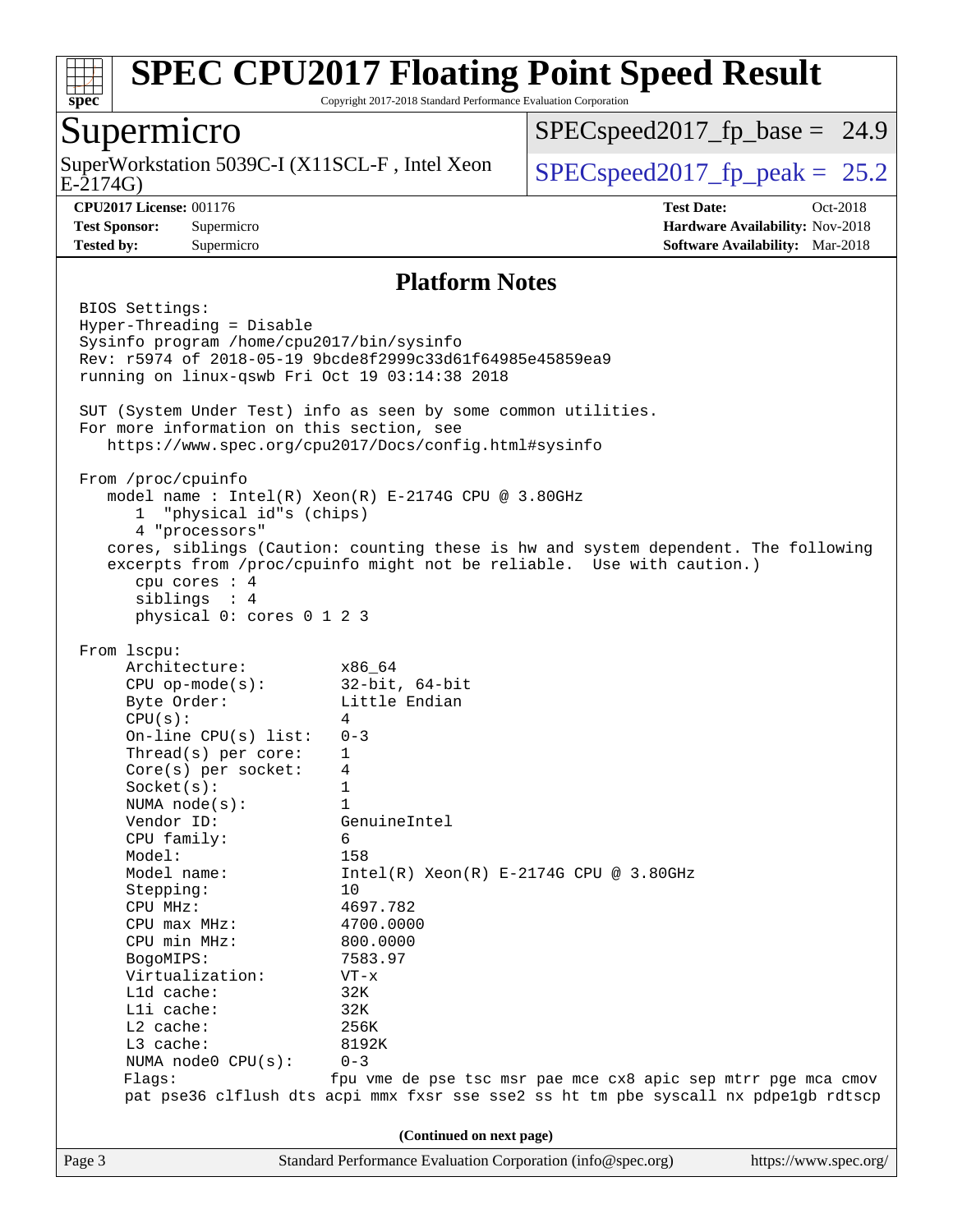

Copyright 2017-2018 Standard Performance Evaluation Corporation

#### Supermicro

E-2174G) SuperWorkstation 5039C-I (X11SCL-F, Intel Xeon  $\big|$  SPECspeed2017 fp\_peak = 25.2

 $SPECspeed2017<sub>fp</sub> base = 24.9$ 

**[Tested by:](http://www.spec.org/auto/cpu2017/Docs/result-fields.html#Testedby)** Supermicro **[Software Availability:](http://www.spec.org/auto/cpu2017/Docs/result-fields.html#SoftwareAvailability)** Mar-2018

**[CPU2017 License:](http://www.spec.org/auto/cpu2017/Docs/result-fields.html#CPU2017License)** 001176 **[Test Date:](http://www.spec.org/auto/cpu2017/Docs/result-fields.html#TestDate)** Oct-2018 **[Test Sponsor:](http://www.spec.org/auto/cpu2017/Docs/result-fields.html#TestSponsor)** Supermicro **[Hardware Availability:](http://www.spec.org/auto/cpu2017/Docs/result-fields.html#HardwareAvailability)** Nov-2018

#### **[Platform Notes \(Continued\)](http://www.spec.org/auto/cpu2017/Docs/result-fields.html#PlatformNotes)**

 lm constant\_tsc art arch\_perfmon pebs bts rep\_good nopl xtopology nonstop\_tsc aperfmperf eagerfpu pni pclmulqdq dtes64 monitor ds\_cpl vmx smx est tm2 ssse3 sdbg fma cx16 xtpr pdcm pcid sse4\_1 sse4\_2 x2apic movbe popcnt tsc\_deadline\_timer aes xsave avx f16c rdrand lahf\_lm abm 3dnowprefetch ida arat epb invpcid\_single pln pts dtherm hwp hwp\_notify hwp\_act\_window hwp\_epp intel\_pt rsb\_ctxsw spec\_ctrl retpoline kaiser tpr\_shadow vnmi flexpriority ept vpid fsgsbase tsc\_adjust bmi1 hle avx2 smep bmi2 erms invpcid rtm mpx rdseed adx smap clflushopt xsaveopt xsavec xgetbv1 /proc/cpuinfo cache data cache size : 8192 KB From numactl --hardware WARNING: a numactl 'node' might or might not correspond to a physical chip. available: 1 nodes (0) node 0 cpus: 0 1 2 3 node 0 size: 64151 MB node 0 free: 54089 MB node distances: node 0 0: 10 From /proc/meminfo MemTotal: 65690624 kB HugePages Total: 0 Hugepagesize: 2048 kB /usr/bin/lsb\_release -d SUSE Linux Enterprise Server 12 SP3 From /etc/\*release\* /etc/\*version\* SuSE-release: SUSE Linux Enterprise Server 12 (x86\_64) VERSION = 12 PATCHLEVEL = 3 # This file is deprecated and will be removed in a future service pack or release. # Please check /etc/os-release for details about this release. os-release: NAME="SLES" VERSION="12-SP3" VERSION\_ID="12.3" PRETTY\_NAME="SUSE Linux Enterprise Server 12 SP3" ID="sles" ANSI\_COLOR="0;32" CPE\_NAME="cpe:/o:suse:sles:12:sp3" uname -a: Linux linux-qswb 4.4.114-94.11-default #1 SMP Thu Feb 1 19:28:26 UTC 2018 (4309ff9)

**(Continued on next page)**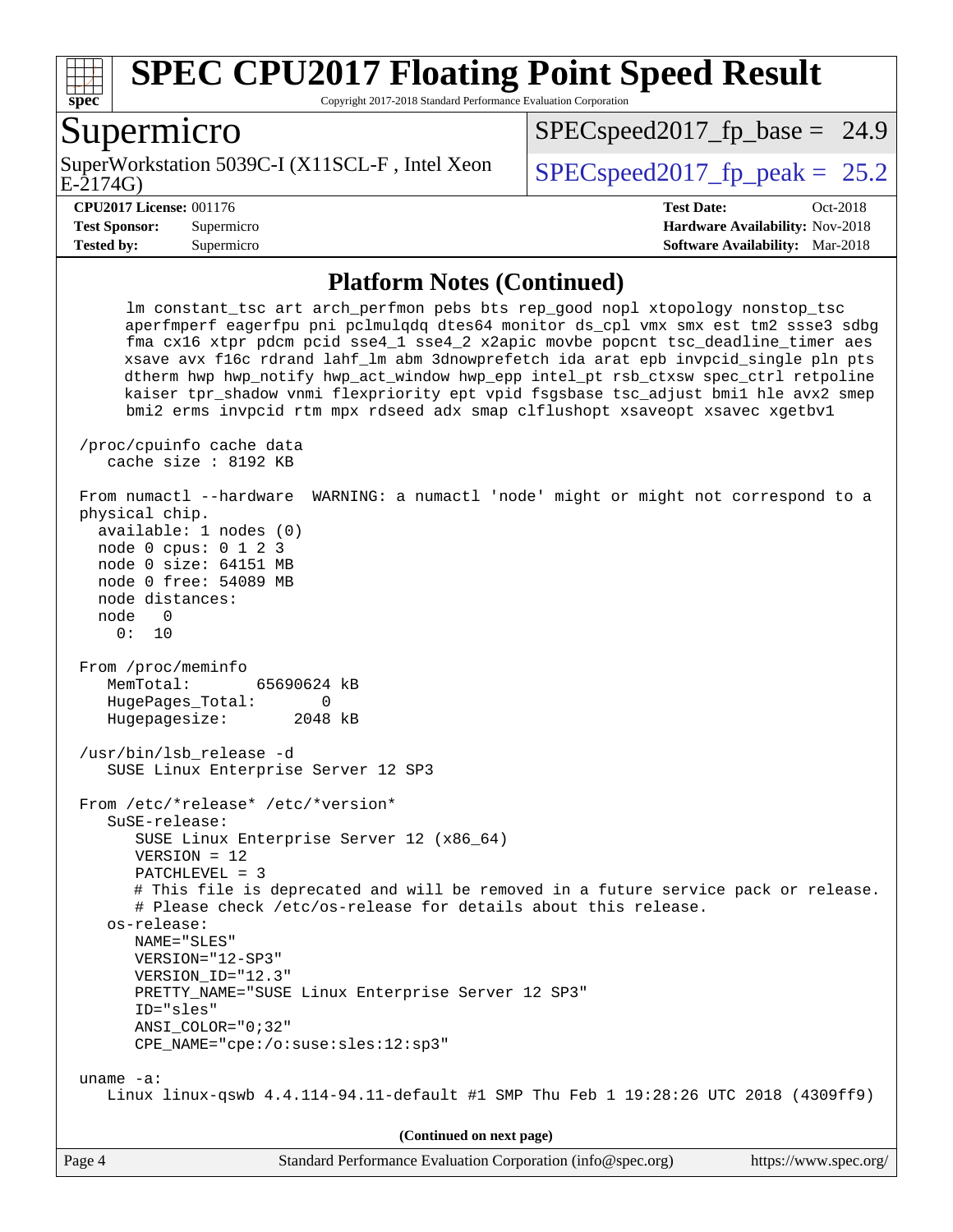

Copyright 2017-2018 Standard Performance Evaluation Corporation

#### Supermicro

E-2174G) SuperWorkstation 5039C-I (X11SCL-F, Intel Xeon  $\big|$  [SPECspeed2017\\_fp\\_peak =](http://www.spec.org/auto/cpu2017/Docs/result-fields.html#SPECspeed2017fppeak) 25.2

 $SPECspeed2017<sub>fp</sub> base = 24.9$ 

**[CPU2017 License:](http://www.spec.org/auto/cpu2017/Docs/result-fields.html#CPU2017License)** 001176 **[Test Date:](http://www.spec.org/auto/cpu2017/Docs/result-fields.html#TestDate)** Oct-2018 **[Test Sponsor:](http://www.spec.org/auto/cpu2017/Docs/result-fields.html#TestSponsor)** Supermicro **[Hardware Availability:](http://www.spec.org/auto/cpu2017/Docs/result-fields.html#HardwareAvailability)** Nov-2018 **[Tested by:](http://www.spec.org/auto/cpu2017/Docs/result-fields.html#Testedby)** Supermicro **[Software Availability:](http://www.spec.org/auto/cpu2017/Docs/result-fields.html#SoftwareAvailability)** Mar-2018

#### **[Platform Notes \(Continued\)](http://www.spec.org/auto/cpu2017/Docs/result-fields.html#PlatformNotes)**

x86\_64 x86\_64 x86\_64 GNU/Linux

Kernel self-reported vulnerability status:

 CVE-2017-5754 (Meltdown): Mitigation: PTI CVE-2017-5753 (Spectre variant 1): Mitigation: Barriers CVE-2017-5715 (Spectre variant 2): Mitigation: IBRS+IBPB

run-level 5 Oct 18 22:07

 SPEC is set to: /home/cpu2017 Filesystem Type Size Used Avail Use% Mounted on /dev/sda4 xfs 3.6T 9.9G 3.6T 1% /home

 Additional information from dmidecode follows. WARNING: Use caution when you interpret this section. The 'dmidecode' program reads system data which is "intended to allow hardware to be accurately determined", but the intent may not be met, as there are frequent changes to hardware, firmware, and the "DMTF SMBIOS" standard. BIOS American Megatrends Inc. 1.0 09/17/2018

 Memory: 4x Micron 18ADF2G72AZ-2G6H1R 16 GB 2 rank 2667

(End of data from sysinfo program)

#### **[Compiler Version Notes](http://www.spec.org/auto/cpu2017/Docs/result-fields.html#CompilerVersionNotes)**

| 619.1bm_s(base) 638.imagick_s(base, peak) 644.nab_s(base, peak)<br>CC                                                      |  |  |  |  |  |  |
|----------------------------------------------------------------------------------------------------------------------------|--|--|--|--|--|--|
| $\text{icc}$ (ICC) 18.0.2 20180210<br>Copyright (C) 1985-2018 Intel Corporation. All rights reserved.                      |  |  |  |  |  |  |
| $CC$ 619.1bm $s$ (peak)                                                                                                    |  |  |  |  |  |  |
| $\text{icc}$ (ICC) 18.0.2 20180210<br>Copyright (C) 1985-2018 Intel Corporation. All rights reserved.                      |  |  |  |  |  |  |
| FC 607.cactuBSSN s(base, peak)                                                                                             |  |  |  |  |  |  |
| icpc (ICC) 18.0.2 20180210<br>Copyright (C) 1985-2018 Intel Corporation. All rights reserved.<br>icc (ICC) 18.0.2 20180210 |  |  |  |  |  |  |
| (Continued on next page)                                                                                                   |  |  |  |  |  |  |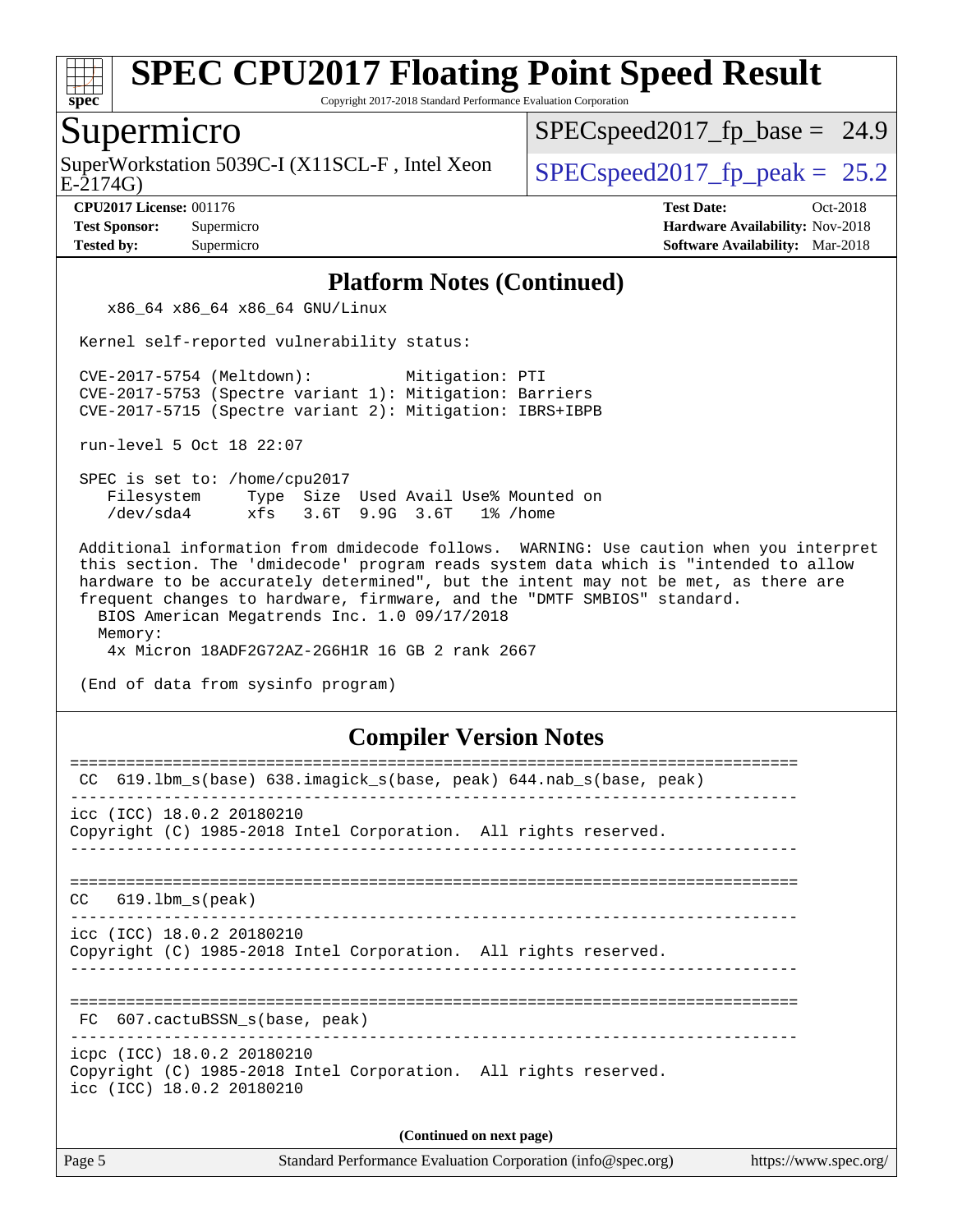

Copyright 2017-2018 Standard Performance Evaluation Corporation

### Supermicro

E-2174G) SuperWorkstation 5039C-I (X11SCL-F, Intel Xeon  $SPEC speed2017$  [p\_peak = 25.2]

[SPECspeed2017\\_fp\\_base =](http://www.spec.org/auto/cpu2017/Docs/result-fields.html#SPECspeed2017fpbase) 24.9

**[CPU2017 License:](http://www.spec.org/auto/cpu2017/Docs/result-fields.html#CPU2017License)** 001176 **[Test Date:](http://www.spec.org/auto/cpu2017/Docs/result-fields.html#TestDate)** Oct-2018 **[Test Sponsor:](http://www.spec.org/auto/cpu2017/Docs/result-fields.html#TestSponsor)** Supermicro **[Hardware Availability:](http://www.spec.org/auto/cpu2017/Docs/result-fields.html#HardwareAvailability)** Nov-2018 **[Tested by:](http://www.spec.org/auto/cpu2017/Docs/result-fields.html#Testedby)** Supermicro **[Software Availability:](http://www.spec.org/auto/cpu2017/Docs/result-fields.html#SoftwareAvailability)** Mar-2018

#### **[Compiler Version Notes \(Continued\)](http://www.spec.org/auto/cpu2017/Docs/result-fields.html#CompilerVersionNotes)**

| Copyright (C) 1985-2018 Intel Corporation. All rights reserved.<br>ifort (IFORT) 18.0.2 20180210                              |                                          |  |
|-------------------------------------------------------------------------------------------------------------------------------|------------------------------------------|--|
| Copyright (C) 1985-2018 Intel Corporation. All rights reserved.                                                               |                                          |  |
|                                                                                                                               |                                          |  |
| FC 603.bwaves_s(base) 649.fotonik3d_s(base) 654.roms_s(base, peak)                                                            |                                          |  |
| ifort (IFORT) 18.0.2 20180210<br>Copyright (C) 1985-2018 Intel Corporation. All rights reserved.                              |                                          |  |
| FC                                                                                                                            | 603.bwaves_s(peak) 649.fotonik3d_s(peak) |  |
| ifort (IFORT) 18.0.2 20180210<br>Copyright (C) 1985-2018 Intel Corporation. All rights reserved.                              |                                          |  |
| $CC$ 621.wrf_s(base) 627.cam4_s(base, peak) 628.pop2_s(base)                                                                  |                                          |  |
| ifort (IFORT) 18.0.2 20180210<br>Copyright (C) 1985-2018 Intel Corporation. All rights reserved.<br>icc (ICC) 18.0.2 20180210 |                                          |  |
| Copyright (C) 1985-2018 Intel Corporation. All rights reserved.                                                               |                                          |  |
| $CC$ 621.wrf $s(\text{peak})$ 628.pop2 $s(\text{peak})$                                                                       |                                          |  |
| ifort (IFORT) 18.0.2 20180210<br>Copyright (C) 1985-2018 Intel Corporation. All rights reserved.<br>icc (ICC) 18.0.2 20180210 |                                          |  |
| Copyright (C) 1985-2018 Intel Corporation. All rights reserved.                                                               |                                          |  |
|                                                                                                                               |                                          |  |

## **[Base Compiler Invocation](http://www.spec.org/auto/cpu2017/Docs/result-fields.html#BaseCompilerInvocation)**

[C benchmarks](http://www.spec.org/auto/cpu2017/Docs/result-fields.html#Cbenchmarks): [icc -m64 -std=c11](http://www.spec.org/cpu2017/results/res2018q4/cpu2017-20181112-09669.flags.html#user_CCbase_intel_icc_64bit_c11_33ee0cdaae7deeeab2a9725423ba97205ce30f63b9926c2519791662299b76a0318f32ddfffdc46587804de3178b4f9328c46fa7c2b0cd779d7a61945c91cd35)

[Fortran benchmarks](http://www.spec.org/auto/cpu2017/Docs/result-fields.html#Fortranbenchmarks): [ifort -m64](http://www.spec.org/cpu2017/results/res2018q4/cpu2017-20181112-09669.flags.html#user_FCbase_intel_ifort_64bit_24f2bb282fbaeffd6157abe4f878425411749daecae9a33200eee2bee2fe76f3b89351d69a8130dd5949958ce389cf37ff59a95e7a40d588e8d3a57e0c3fd751)

**(Continued on next page)**

Page 6 Standard Performance Evaluation Corporation [\(info@spec.org\)](mailto:info@spec.org) <https://www.spec.org/>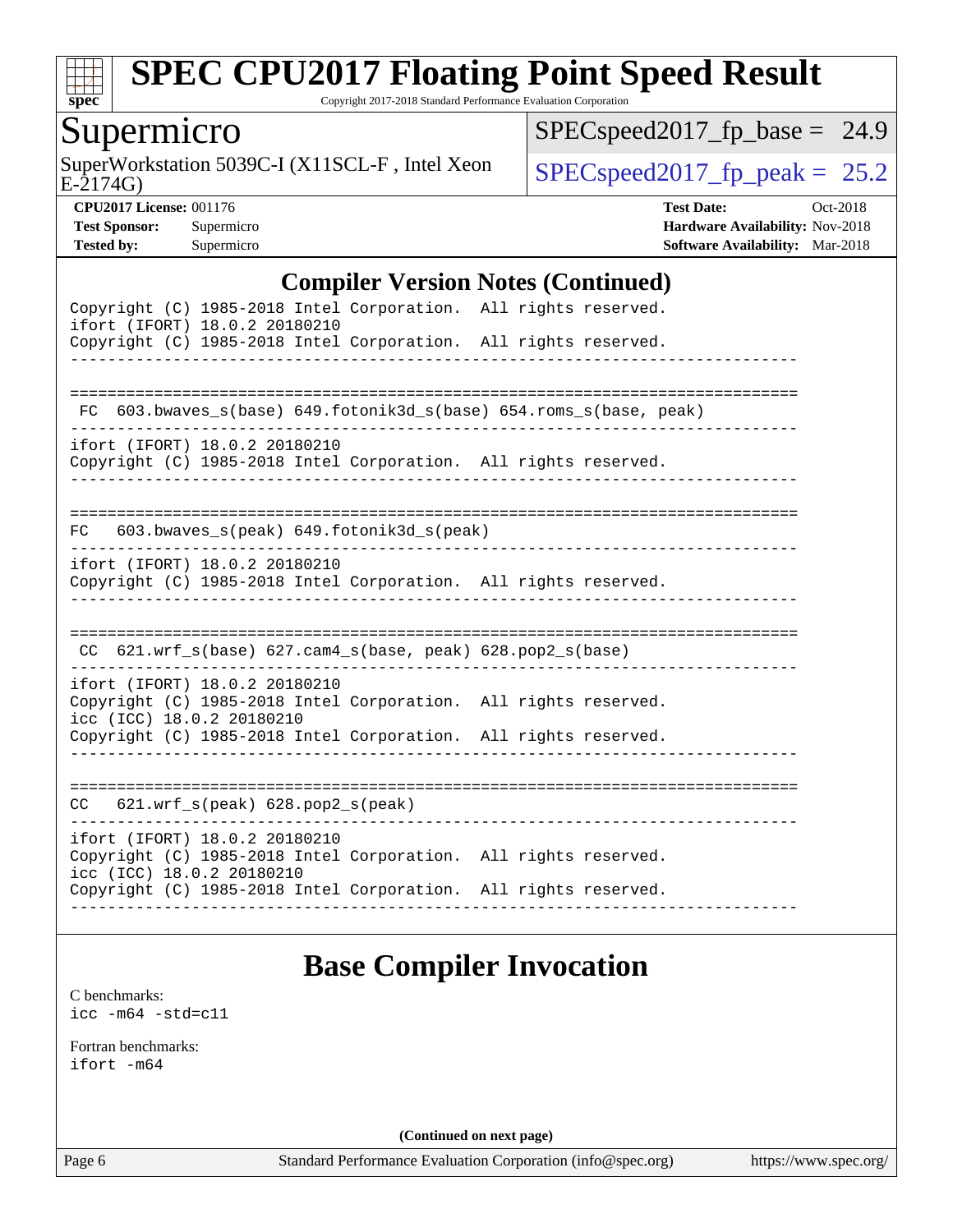

Copyright 2017-2018 Standard Performance Evaluation Corporation

#### Supermicro

E-2174G) SuperWorkstation 5039C-I (X11SCL-F, Intel Xeon  $\big|$  [SPECspeed2017\\_fp\\_peak =](http://www.spec.org/auto/cpu2017/Docs/result-fields.html#SPECspeed2017fppeak) 25.2

 $SPECspeed2017<sub>fp</sub> base = 24.9$ 

**[CPU2017 License:](http://www.spec.org/auto/cpu2017/Docs/result-fields.html#CPU2017License)** 001176 **[Test Date:](http://www.spec.org/auto/cpu2017/Docs/result-fields.html#TestDate)** Oct-2018 **[Test Sponsor:](http://www.spec.org/auto/cpu2017/Docs/result-fields.html#TestSponsor)** Supermicro **[Hardware Availability:](http://www.spec.org/auto/cpu2017/Docs/result-fields.html#HardwareAvailability)** Nov-2018 **[Tested by:](http://www.spec.org/auto/cpu2017/Docs/result-fields.html#Testedby)** Supermicro **[Software Availability:](http://www.spec.org/auto/cpu2017/Docs/result-fields.html#SoftwareAvailability)** Mar-2018

## **[Base Compiler Invocation \(Continued\)](http://www.spec.org/auto/cpu2017/Docs/result-fields.html#BaseCompilerInvocation)**

[Benchmarks using both Fortran and C](http://www.spec.org/auto/cpu2017/Docs/result-fields.html#BenchmarksusingbothFortranandC): [ifort -m64](http://www.spec.org/cpu2017/results/res2018q4/cpu2017-20181112-09669.flags.html#user_CC_FCbase_intel_ifort_64bit_24f2bb282fbaeffd6157abe4f878425411749daecae9a33200eee2bee2fe76f3b89351d69a8130dd5949958ce389cf37ff59a95e7a40d588e8d3a57e0c3fd751) [icc -m64 -std=c11](http://www.spec.org/cpu2017/results/res2018q4/cpu2017-20181112-09669.flags.html#user_CC_FCbase_intel_icc_64bit_c11_33ee0cdaae7deeeab2a9725423ba97205ce30f63b9926c2519791662299b76a0318f32ddfffdc46587804de3178b4f9328c46fa7c2b0cd779d7a61945c91cd35)

[Benchmarks using Fortran, C, and C++:](http://www.spec.org/auto/cpu2017/Docs/result-fields.html#BenchmarksusingFortranCandCXX) [icpc -m64](http://www.spec.org/cpu2017/results/res2018q4/cpu2017-20181112-09669.flags.html#user_CC_CXX_FCbase_intel_icpc_64bit_4ecb2543ae3f1412ef961e0650ca070fec7b7afdcd6ed48761b84423119d1bf6bdf5cad15b44d48e7256388bc77273b966e5eb805aefd121eb22e9299b2ec9d9) [icc -m64 -std=c11](http://www.spec.org/cpu2017/results/res2018q4/cpu2017-20181112-09669.flags.html#user_CC_CXX_FCbase_intel_icc_64bit_c11_33ee0cdaae7deeeab2a9725423ba97205ce30f63b9926c2519791662299b76a0318f32ddfffdc46587804de3178b4f9328c46fa7c2b0cd779d7a61945c91cd35) [ifort -m64](http://www.spec.org/cpu2017/results/res2018q4/cpu2017-20181112-09669.flags.html#user_CC_CXX_FCbase_intel_ifort_64bit_24f2bb282fbaeffd6157abe4f878425411749daecae9a33200eee2bee2fe76f3b89351d69a8130dd5949958ce389cf37ff59a95e7a40d588e8d3a57e0c3fd751)

### **[Base Portability Flags](http://www.spec.org/auto/cpu2017/Docs/result-fields.html#BasePortabilityFlags)**

 603.bwaves\_s: [-DSPEC\\_LP64](http://www.spec.org/cpu2017/results/res2018q4/cpu2017-20181112-09669.flags.html#suite_basePORTABILITY603_bwaves_s_DSPEC_LP64) 607.cactuBSSN\_s: [-DSPEC\\_LP64](http://www.spec.org/cpu2017/results/res2018q4/cpu2017-20181112-09669.flags.html#suite_basePORTABILITY607_cactuBSSN_s_DSPEC_LP64) 619.lbm\_s: [-DSPEC\\_LP64](http://www.spec.org/cpu2017/results/res2018q4/cpu2017-20181112-09669.flags.html#suite_basePORTABILITY619_lbm_s_DSPEC_LP64) 621.wrf\_s: [-DSPEC\\_LP64](http://www.spec.org/cpu2017/results/res2018q4/cpu2017-20181112-09669.flags.html#suite_basePORTABILITY621_wrf_s_DSPEC_LP64) [-DSPEC\\_CASE\\_FLAG](http://www.spec.org/cpu2017/results/res2018q4/cpu2017-20181112-09669.flags.html#b621.wrf_s_baseCPORTABILITY_DSPEC_CASE_FLAG) [-convert big\\_endian](http://www.spec.org/cpu2017/results/res2018q4/cpu2017-20181112-09669.flags.html#user_baseFPORTABILITY621_wrf_s_convert_big_endian_c3194028bc08c63ac5d04de18c48ce6d347e4e562e8892b8bdbdc0214820426deb8554edfa529a3fb25a586e65a3d812c835984020483e7e73212c4d31a38223) 627.cam4\_s: [-DSPEC\\_LP64](http://www.spec.org/cpu2017/results/res2018q4/cpu2017-20181112-09669.flags.html#suite_basePORTABILITY627_cam4_s_DSPEC_LP64) [-DSPEC\\_CASE\\_FLAG](http://www.spec.org/cpu2017/results/res2018q4/cpu2017-20181112-09669.flags.html#b627.cam4_s_baseCPORTABILITY_DSPEC_CASE_FLAG) 628.pop2\_s: [-DSPEC\\_LP64](http://www.spec.org/cpu2017/results/res2018q4/cpu2017-20181112-09669.flags.html#suite_basePORTABILITY628_pop2_s_DSPEC_LP64) [-DSPEC\\_CASE\\_FLAG](http://www.spec.org/cpu2017/results/res2018q4/cpu2017-20181112-09669.flags.html#b628.pop2_s_baseCPORTABILITY_DSPEC_CASE_FLAG) [-convert big\\_endian](http://www.spec.org/cpu2017/results/res2018q4/cpu2017-20181112-09669.flags.html#user_baseFPORTABILITY628_pop2_s_convert_big_endian_c3194028bc08c63ac5d04de18c48ce6d347e4e562e8892b8bdbdc0214820426deb8554edfa529a3fb25a586e65a3d812c835984020483e7e73212c4d31a38223) [-assume byterecl](http://www.spec.org/cpu2017/results/res2018q4/cpu2017-20181112-09669.flags.html#user_baseFPORTABILITY628_pop2_s_assume_byterecl_7e47d18b9513cf18525430bbf0f2177aa9bf368bc7a059c09b2c06a34b53bd3447c950d3f8d6c70e3faf3a05c8557d66a5798b567902e8849adc142926523472) 638.imagick\_s: [-DSPEC\\_LP64](http://www.spec.org/cpu2017/results/res2018q4/cpu2017-20181112-09669.flags.html#suite_basePORTABILITY638_imagick_s_DSPEC_LP64) 644.nab\_s: [-DSPEC\\_LP64](http://www.spec.org/cpu2017/results/res2018q4/cpu2017-20181112-09669.flags.html#suite_basePORTABILITY644_nab_s_DSPEC_LP64) 649.fotonik3d\_s: [-DSPEC\\_LP64](http://www.spec.org/cpu2017/results/res2018q4/cpu2017-20181112-09669.flags.html#suite_basePORTABILITY649_fotonik3d_s_DSPEC_LP64) 654.roms\_s: [-DSPEC\\_LP64](http://www.spec.org/cpu2017/results/res2018q4/cpu2017-20181112-09669.flags.html#suite_basePORTABILITY654_roms_s_DSPEC_LP64)

## **[Base Optimization Flags](http://www.spec.org/auto/cpu2017/Docs/result-fields.html#BaseOptimizationFlags)**

#### [C benchmarks](http://www.spec.org/auto/cpu2017/Docs/result-fields.html#Cbenchmarks):

[-Wl,-z,muldefs](http://www.spec.org/cpu2017/results/res2018q4/cpu2017-20181112-09669.flags.html#user_CCbase_link_force_multiple1_b4cbdb97b34bdee9ceefcfe54f4c8ea74255f0b02a4b23e853cdb0e18eb4525ac79b5a88067c842dd0ee6996c24547a27a4b99331201badda8798ef8a743f577) [-xCORE-AVX2](http://www.spec.org/cpu2017/results/res2018q4/cpu2017-20181112-09669.flags.html#user_CCbase_f-xCORE-AVX2) [-ipo](http://www.spec.org/cpu2017/results/res2018q4/cpu2017-20181112-09669.flags.html#user_CCbase_f-ipo) [-O3](http://www.spec.org/cpu2017/results/res2018q4/cpu2017-20181112-09669.flags.html#user_CCbase_f-O3) [-no-prec-div](http://www.spec.org/cpu2017/results/res2018q4/cpu2017-20181112-09669.flags.html#user_CCbase_f-no-prec-div) [-qopt-prefetch](http://www.spec.org/cpu2017/results/res2018q4/cpu2017-20181112-09669.flags.html#user_CCbase_f-qopt-prefetch) [-ffinite-math-only](http://www.spec.org/cpu2017/results/res2018q4/cpu2017-20181112-09669.flags.html#user_CCbase_f_finite_math_only_cb91587bd2077682c4b38af759c288ed7c732db004271a9512da14a4f8007909a5f1427ecbf1a0fb78ff2a814402c6114ac565ca162485bbcae155b5e4258871) [-qopt-mem-layout-trans=3](http://www.spec.org/cpu2017/results/res2018q4/cpu2017-20181112-09669.flags.html#user_CCbase_f-qopt-mem-layout-trans_de80db37974c74b1f0e20d883f0b675c88c3b01e9d123adea9b28688d64333345fb62bc4a798493513fdb68f60282f9a726aa07f478b2f7113531aecce732043) [-qopenmp](http://www.spec.org/cpu2017/results/res2018q4/cpu2017-20181112-09669.flags.html#user_CCbase_qopenmp_16be0c44f24f464004c6784a7acb94aca937f053568ce72f94b139a11c7c168634a55f6653758ddd83bcf7b8463e8028bb0b48b77bcddc6b78d5d95bb1df2967) [-DSPEC\\_OPENMP](http://www.spec.org/cpu2017/results/res2018q4/cpu2017-20181112-09669.flags.html#suite_CCbase_DSPEC_OPENMP) [-L/usr/local/je5.0.1-64/lib](http://www.spec.org/cpu2017/results/res2018q4/cpu2017-20181112-09669.flags.html#user_CCbase_jemalloc_link_path64_4b10a636b7bce113509b17f3bd0d6226c5fb2346b9178c2d0232c14f04ab830f976640479e5c33dc2bcbbdad86ecfb6634cbbd4418746f06f368b512fced5394) [-ljemalloc](http://www.spec.org/cpu2017/results/res2018q4/cpu2017-20181112-09669.flags.html#user_CCbase_jemalloc_link_lib_d1249b907c500fa1c0672f44f562e3d0f79738ae9e3c4a9c376d49f265a04b9c99b167ecedbf6711b3085be911c67ff61f150a17b3472be731631ba4d0471706)

[Fortran benchmarks](http://www.spec.org/auto/cpu2017/Docs/result-fields.html#Fortranbenchmarks):

[-Wl,-z,muldefs](http://www.spec.org/cpu2017/results/res2018q4/cpu2017-20181112-09669.flags.html#user_FCbase_link_force_multiple1_b4cbdb97b34bdee9ceefcfe54f4c8ea74255f0b02a4b23e853cdb0e18eb4525ac79b5a88067c842dd0ee6996c24547a27a4b99331201badda8798ef8a743f577) [-DSPEC\\_OPENMP](http://www.spec.org/cpu2017/results/res2018q4/cpu2017-20181112-09669.flags.html#suite_FCbase_DSPEC_OPENMP) [-xCORE-AVX2](http://www.spec.org/cpu2017/results/res2018q4/cpu2017-20181112-09669.flags.html#user_FCbase_f-xCORE-AVX2) [-ipo](http://www.spec.org/cpu2017/results/res2018q4/cpu2017-20181112-09669.flags.html#user_FCbase_f-ipo) [-O3](http://www.spec.org/cpu2017/results/res2018q4/cpu2017-20181112-09669.flags.html#user_FCbase_f-O3) [-no-prec-div](http://www.spec.org/cpu2017/results/res2018q4/cpu2017-20181112-09669.flags.html#user_FCbase_f-no-prec-div) [-qopt-prefetch](http://www.spec.org/cpu2017/results/res2018q4/cpu2017-20181112-09669.flags.html#user_FCbase_f-qopt-prefetch) [-ffinite-math-only](http://www.spec.org/cpu2017/results/res2018q4/cpu2017-20181112-09669.flags.html#user_FCbase_f_finite_math_only_cb91587bd2077682c4b38af759c288ed7c732db004271a9512da14a4f8007909a5f1427ecbf1a0fb78ff2a814402c6114ac565ca162485bbcae155b5e4258871) [-qopt-mem-layout-trans=3](http://www.spec.org/cpu2017/results/res2018q4/cpu2017-20181112-09669.flags.html#user_FCbase_f-qopt-mem-layout-trans_de80db37974c74b1f0e20d883f0b675c88c3b01e9d123adea9b28688d64333345fb62bc4a798493513fdb68f60282f9a726aa07f478b2f7113531aecce732043) [-qopenmp](http://www.spec.org/cpu2017/results/res2018q4/cpu2017-20181112-09669.flags.html#user_FCbase_qopenmp_16be0c44f24f464004c6784a7acb94aca937f053568ce72f94b139a11c7c168634a55f6653758ddd83bcf7b8463e8028bb0b48b77bcddc6b78d5d95bb1df2967) [-nostandard-realloc-lhs](http://www.spec.org/cpu2017/results/res2018q4/cpu2017-20181112-09669.flags.html#user_FCbase_f_2003_std_realloc_82b4557e90729c0f113870c07e44d33d6f5a304b4f63d4c15d2d0f1fab99f5daaed73bdb9275d9ae411527f28b936061aa8b9c8f2d63842963b95c9dd6426b8a) [-L/usr/local/je5.0.1-64/lib](http://www.spec.org/cpu2017/results/res2018q4/cpu2017-20181112-09669.flags.html#user_FCbase_jemalloc_link_path64_4b10a636b7bce113509b17f3bd0d6226c5fb2346b9178c2d0232c14f04ab830f976640479e5c33dc2bcbbdad86ecfb6634cbbd4418746f06f368b512fced5394) [-ljemalloc](http://www.spec.org/cpu2017/results/res2018q4/cpu2017-20181112-09669.flags.html#user_FCbase_jemalloc_link_lib_d1249b907c500fa1c0672f44f562e3d0f79738ae9e3c4a9c376d49f265a04b9c99b167ecedbf6711b3085be911c67ff61f150a17b3472be731631ba4d0471706)

#### [Benchmarks using both Fortran and C](http://www.spec.org/auto/cpu2017/Docs/result-fields.html#BenchmarksusingbothFortranandC):

[-Wl,-z,muldefs](http://www.spec.org/cpu2017/results/res2018q4/cpu2017-20181112-09669.flags.html#user_CC_FCbase_link_force_multiple1_b4cbdb97b34bdee9ceefcfe54f4c8ea74255f0b02a4b23e853cdb0e18eb4525ac79b5a88067c842dd0ee6996c24547a27a4b99331201badda8798ef8a743f577) [-xCORE-AVX2](http://www.spec.org/cpu2017/results/res2018q4/cpu2017-20181112-09669.flags.html#user_CC_FCbase_f-xCORE-AVX2) [-ipo](http://www.spec.org/cpu2017/results/res2018q4/cpu2017-20181112-09669.flags.html#user_CC_FCbase_f-ipo) [-O3](http://www.spec.org/cpu2017/results/res2018q4/cpu2017-20181112-09669.flags.html#user_CC_FCbase_f-O3) [-no-prec-div](http://www.spec.org/cpu2017/results/res2018q4/cpu2017-20181112-09669.flags.html#user_CC_FCbase_f-no-prec-div) [-qopt-prefetch](http://www.spec.org/cpu2017/results/res2018q4/cpu2017-20181112-09669.flags.html#user_CC_FCbase_f-qopt-prefetch) [-ffinite-math-only](http://www.spec.org/cpu2017/results/res2018q4/cpu2017-20181112-09669.flags.html#user_CC_FCbase_f_finite_math_only_cb91587bd2077682c4b38af759c288ed7c732db004271a9512da14a4f8007909a5f1427ecbf1a0fb78ff2a814402c6114ac565ca162485bbcae155b5e4258871) [-qopt-mem-layout-trans=3](http://www.spec.org/cpu2017/results/res2018q4/cpu2017-20181112-09669.flags.html#user_CC_FCbase_f-qopt-mem-layout-trans_de80db37974c74b1f0e20d883f0b675c88c3b01e9d123adea9b28688d64333345fb62bc4a798493513fdb68f60282f9a726aa07f478b2f7113531aecce732043) [-qopenmp](http://www.spec.org/cpu2017/results/res2018q4/cpu2017-20181112-09669.flags.html#user_CC_FCbase_qopenmp_16be0c44f24f464004c6784a7acb94aca937f053568ce72f94b139a11c7c168634a55f6653758ddd83bcf7b8463e8028bb0b48b77bcddc6b78d5d95bb1df2967) [-DSPEC\\_OPENMP](http://www.spec.org/cpu2017/results/res2018q4/cpu2017-20181112-09669.flags.html#suite_CC_FCbase_DSPEC_OPENMP) [-nostandard-realloc-lhs](http://www.spec.org/cpu2017/results/res2018q4/cpu2017-20181112-09669.flags.html#user_CC_FCbase_f_2003_std_realloc_82b4557e90729c0f113870c07e44d33d6f5a304b4f63d4c15d2d0f1fab99f5daaed73bdb9275d9ae411527f28b936061aa8b9c8f2d63842963b95c9dd6426b8a) [-L/usr/local/je5.0.1-64/lib](http://www.spec.org/cpu2017/results/res2018q4/cpu2017-20181112-09669.flags.html#user_CC_FCbase_jemalloc_link_path64_4b10a636b7bce113509b17f3bd0d6226c5fb2346b9178c2d0232c14f04ab830f976640479e5c33dc2bcbbdad86ecfb6634cbbd4418746f06f368b512fced5394) [-ljemalloc](http://www.spec.org/cpu2017/results/res2018q4/cpu2017-20181112-09669.flags.html#user_CC_FCbase_jemalloc_link_lib_d1249b907c500fa1c0672f44f562e3d0f79738ae9e3c4a9c376d49f265a04b9c99b167ecedbf6711b3085be911c67ff61f150a17b3472be731631ba4d0471706)

#### [Benchmarks using Fortran, C, and C++:](http://www.spec.org/auto/cpu2017/Docs/result-fields.html#BenchmarksusingFortranCandCXX)

```
-Wl,-z,muldefs -xCORE-AVX2 -ipo -O3 -no-prec-div -qopt-prefetch
-ffinite-math-only -qopt-mem-layout-trans=3 -qopenmp -DSPEC_OPENMP
-nostandard-realloc-lhs -L/usr/local/je5.0.1-64/lib -ljemalloc
```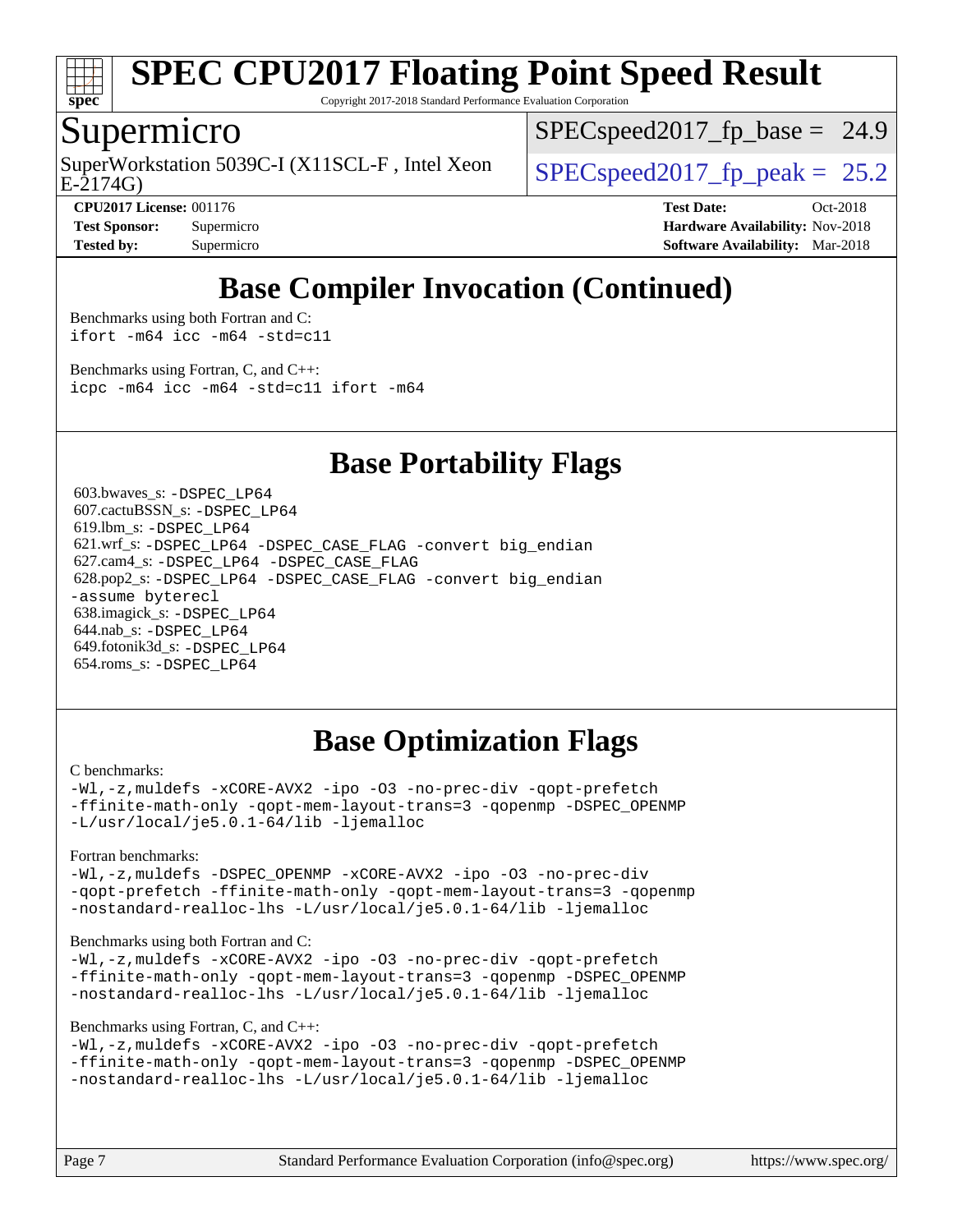

Copyright 2017-2018 Standard Performance Evaluation Corporation

### Supermicro

E-2174G) SuperWorkstation 5039C-I (X11SCL-F, Intel Xeon  $\big|$  [SPECspeed2017\\_fp\\_peak =](http://www.spec.org/auto/cpu2017/Docs/result-fields.html#SPECspeed2017fppeak) 25.2

 $SPECspeed2017<sub>fp</sub> base = 24.9$ 

**[CPU2017 License:](http://www.spec.org/auto/cpu2017/Docs/result-fields.html#CPU2017License)** 001176 **[Test Date:](http://www.spec.org/auto/cpu2017/Docs/result-fields.html#TestDate)** Oct-2018 **[Test Sponsor:](http://www.spec.org/auto/cpu2017/Docs/result-fields.html#TestSponsor)** Supermicro **[Hardware Availability:](http://www.spec.org/auto/cpu2017/Docs/result-fields.html#HardwareAvailability)** Nov-2018 **[Tested by:](http://www.spec.org/auto/cpu2017/Docs/result-fields.html#Testedby)** Supermicro **[Software Availability:](http://www.spec.org/auto/cpu2017/Docs/result-fields.html#SoftwareAvailability)** Mar-2018

## **[Peak Compiler Invocation](http://www.spec.org/auto/cpu2017/Docs/result-fields.html#PeakCompilerInvocation)**

[C benchmarks](http://www.spec.org/auto/cpu2017/Docs/result-fields.html#Cbenchmarks): [icc -m64 -std=c11](http://www.spec.org/cpu2017/results/res2018q4/cpu2017-20181112-09669.flags.html#user_CCpeak_intel_icc_64bit_c11_33ee0cdaae7deeeab2a9725423ba97205ce30f63b9926c2519791662299b76a0318f32ddfffdc46587804de3178b4f9328c46fa7c2b0cd779d7a61945c91cd35)

[Fortran benchmarks:](http://www.spec.org/auto/cpu2017/Docs/result-fields.html#Fortranbenchmarks) [ifort -m64](http://www.spec.org/cpu2017/results/res2018q4/cpu2017-20181112-09669.flags.html#user_FCpeak_intel_ifort_64bit_24f2bb282fbaeffd6157abe4f878425411749daecae9a33200eee2bee2fe76f3b89351d69a8130dd5949958ce389cf37ff59a95e7a40d588e8d3a57e0c3fd751)

[Benchmarks using both Fortran and C](http://www.spec.org/auto/cpu2017/Docs/result-fields.html#BenchmarksusingbothFortranandC): [ifort -m64](http://www.spec.org/cpu2017/results/res2018q4/cpu2017-20181112-09669.flags.html#user_CC_FCpeak_intel_ifort_64bit_24f2bb282fbaeffd6157abe4f878425411749daecae9a33200eee2bee2fe76f3b89351d69a8130dd5949958ce389cf37ff59a95e7a40d588e8d3a57e0c3fd751) [icc -m64 -std=c11](http://www.spec.org/cpu2017/results/res2018q4/cpu2017-20181112-09669.flags.html#user_CC_FCpeak_intel_icc_64bit_c11_33ee0cdaae7deeeab2a9725423ba97205ce30f63b9926c2519791662299b76a0318f32ddfffdc46587804de3178b4f9328c46fa7c2b0cd779d7a61945c91cd35)

[Benchmarks using Fortran, C, and C++](http://www.spec.org/auto/cpu2017/Docs/result-fields.html#BenchmarksusingFortranCandCXX): [icpc -m64](http://www.spec.org/cpu2017/results/res2018q4/cpu2017-20181112-09669.flags.html#user_CC_CXX_FCpeak_intel_icpc_64bit_4ecb2543ae3f1412ef961e0650ca070fec7b7afdcd6ed48761b84423119d1bf6bdf5cad15b44d48e7256388bc77273b966e5eb805aefd121eb22e9299b2ec9d9) [icc -m64 -std=c11](http://www.spec.org/cpu2017/results/res2018q4/cpu2017-20181112-09669.flags.html#user_CC_CXX_FCpeak_intel_icc_64bit_c11_33ee0cdaae7deeeab2a9725423ba97205ce30f63b9926c2519791662299b76a0318f32ddfffdc46587804de3178b4f9328c46fa7c2b0cd779d7a61945c91cd35) [ifort -m64](http://www.spec.org/cpu2017/results/res2018q4/cpu2017-20181112-09669.flags.html#user_CC_CXX_FCpeak_intel_ifort_64bit_24f2bb282fbaeffd6157abe4f878425411749daecae9a33200eee2bee2fe76f3b89351d69a8130dd5949958ce389cf37ff59a95e7a40d588e8d3a57e0c3fd751)

## **[Peak Portability Flags](http://www.spec.org/auto/cpu2017/Docs/result-fields.html#PeakPortabilityFlags)**

Same as Base Portability Flags

## **[Peak Optimization Flags](http://www.spec.org/auto/cpu2017/Docs/result-fields.html#PeakOptimizationFlags)**

[C benchmarks](http://www.spec.org/auto/cpu2017/Docs/result-fields.html#Cbenchmarks):

 $619.$ lbm\_s: basepeak = yes

638.imagick\_s: basepeak = yes

 $644$ .nab\_s: basepeak = yes

[Fortran benchmarks](http://www.spec.org/auto/cpu2017/Docs/result-fields.html#Fortranbenchmarks):

 603.bwaves\_s: [-prof-gen](http://www.spec.org/cpu2017/results/res2018q4/cpu2017-20181112-09669.flags.html#user_peakPASS1_FFLAGSPASS1_LDFLAGS603_bwaves_s_prof_gen_5aa4926d6013ddb2a31985c654b3eb18169fc0c6952a63635c234f711e6e63dd76e94ad52365559451ec499a2cdb89e4dc58ba4c67ef54ca681ffbe1461d6b36)(pass 1) [-prof-use](http://www.spec.org/cpu2017/results/res2018q4/cpu2017-20181112-09669.flags.html#user_peakPASS2_FFLAGSPASS2_LDFLAGS603_bwaves_s_prof_use_1a21ceae95f36a2b53c25747139a6c16ca95bd9def2a207b4f0849963b97e94f5260e30a0c64f4bb623698870e679ca08317ef8150905d41bd88c6f78df73f19)(pass 2) [-DSPEC\\_SUPPRESS\\_OPENMP](http://www.spec.org/cpu2017/results/res2018q4/cpu2017-20181112-09669.flags.html#suite_peakPASS1_FOPTIMIZE603_bwaves_s_DSPEC_SUPPRESS_OPENMP) [-DSPEC\\_OPENMP](http://www.spec.org/cpu2017/results/res2018q4/cpu2017-20181112-09669.flags.html#suite_peakPASS2_FOPTIMIZE603_bwaves_s_DSPEC_OPENMP) [-O2](http://www.spec.org/cpu2017/results/res2018q4/cpu2017-20181112-09669.flags.html#user_peakPASS1_FOPTIMIZE603_bwaves_s_f-O2) [-xCORE-AVX2](http://www.spec.org/cpu2017/results/res2018q4/cpu2017-20181112-09669.flags.html#user_peakPASS2_FOPTIMIZE603_bwaves_s_f-xCORE-AVX2) [-qopt-prefetch](http://www.spec.org/cpu2017/results/res2018q4/cpu2017-20181112-09669.flags.html#user_peakPASS1_FOPTIMIZEPASS2_FOPTIMIZE603_bwaves_s_f-qopt-prefetch) [-ipo](http://www.spec.org/cpu2017/results/res2018q4/cpu2017-20181112-09669.flags.html#user_peakPASS2_FOPTIMIZE603_bwaves_s_f-ipo) [-O3](http://www.spec.org/cpu2017/results/res2018q4/cpu2017-20181112-09669.flags.html#user_peakPASS2_FOPTIMIZE603_bwaves_s_f-O3) [-ffinite-math-only](http://www.spec.org/cpu2017/results/res2018q4/cpu2017-20181112-09669.flags.html#user_peakPASS1_FOPTIMIZEPASS2_FOPTIMIZE603_bwaves_s_f_finite_math_only_cb91587bd2077682c4b38af759c288ed7c732db004271a9512da14a4f8007909a5f1427ecbf1a0fb78ff2a814402c6114ac565ca162485bbcae155b5e4258871) [-no-prec-div](http://www.spec.org/cpu2017/results/res2018q4/cpu2017-20181112-09669.flags.html#user_peakPASS2_FOPTIMIZE603_bwaves_s_f-no-prec-div) [-qopt-mem-layout-trans=3](http://www.spec.org/cpu2017/results/res2018q4/cpu2017-20181112-09669.flags.html#user_peakPASS1_FOPTIMIZEPASS2_FOPTIMIZE603_bwaves_s_f-qopt-mem-layout-trans_de80db37974c74b1f0e20d883f0b675c88c3b01e9d123adea9b28688d64333345fb62bc4a798493513fdb68f60282f9a726aa07f478b2f7113531aecce732043) [-qopenmp](http://www.spec.org/cpu2017/results/res2018q4/cpu2017-20181112-09669.flags.html#user_peakPASS2_FOPTIMIZE603_bwaves_s_qopenmp_16be0c44f24f464004c6784a7acb94aca937f053568ce72f94b139a11c7c168634a55f6653758ddd83bcf7b8463e8028bb0b48b77bcddc6b78d5d95bb1df2967) [-nostandard-realloc-lhs](http://www.spec.org/cpu2017/results/res2018q4/cpu2017-20181112-09669.flags.html#user_peakEXTRA_FOPTIMIZE603_bwaves_s_f_2003_std_realloc_82b4557e90729c0f113870c07e44d33d6f5a304b4f63d4c15d2d0f1fab99f5daaed73bdb9275d9ae411527f28b936061aa8b9c8f2d63842963b95c9dd6426b8a)

649.fotonik3d\_s: Same as 603.bwaves\_s

 654.roms\_s: [-DSPEC\\_OPENMP](http://www.spec.org/cpu2017/results/res2018q4/cpu2017-20181112-09669.flags.html#suite_peakFOPTIMIZE654_roms_s_DSPEC_OPENMP) [-xCORE-AVX2](http://www.spec.org/cpu2017/results/res2018q4/cpu2017-20181112-09669.flags.html#user_peakFOPTIMIZE654_roms_s_f-xCORE-AVX2) [-ipo](http://www.spec.org/cpu2017/results/res2018q4/cpu2017-20181112-09669.flags.html#user_peakFOPTIMIZE654_roms_s_f-ipo) [-O3](http://www.spec.org/cpu2017/results/res2018q4/cpu2017-20181112-09669.flags.html#user_peakFOPTIMIZE654_roms_s_f-O3) [-no-prec-div](http://www.spec.org/cpu2017/results/res2018q4/cpu2017-20181112-09669.flags.html#user_peakFOPTIMIZE654_roms_s_f-no-prec-div) [-qopt-prefetch](http://www.spec.org/cpu2017/results/res2018q4/cpu2017-20181112-09669.flags.html#user_peakFOPTIMIZE654_roms_s_f-qopt-prefetch) [-ffinite-math-only](http://www.spec.org/cpu2017/results/res2018q4/cpu2017-20181112-09669.flags.html#user_peakFOPTIMIZE654_roms_s_f_finite_math_only_cb91587bd2077682c4b38af759c288ed7c732db004271a9512da14a4f8007909a5f1427ecbf1a0fb78ff2a814402c6114ac565ca162485bbcae155b5e4258871) [-qopt-mem-layout-trans=3](http://www.spec.org/cpu2017/results/res2018q4/cpu2017-20181112-09669.flags.html#user_peakFOPTIMIZE654_roms_s_f-qopt-mem-layout-trans_de80db37974c74b1f0e20d883f0b675c88c3b01e9d123adea9b28688d64333345fb62bc4a798493513fdb68f60282f9a726aa07f478b2f7113531aecce732043) [-qopenmp](http://www.spec.org/cpu2017/results/res2018q4/cpu2017-20181112-09669.flags.html#user_peakFOPTIMIZE654_roms_s_qopenmp_16be0c44f24f464004c6784a7acb94aca937f053568ce72f94b139a11c7c168634a55f6653758ddd83bcf7b8463e8028bb0b48b77bcddc6b78d5d95bb1df2967) [-nostandard-realloc-lhs](http://www.spec.org/cpu2017/results/res2018q4/cpu2017-20181112-09669.flags.html#user_peakEXTRA_FOPTIMIZE654_roms_s_f_2003_std_realloc_82b4557e90729c0f113870c07e44d33d6f5a304b4f63d4c15d2d0f1fab99f5daaed73bdb9275d9ae411527f28b936061aa8b9c8f2d63842963b95c9dd6426b8a)

[Benchmarks using both Fortran and C](http://www.spec.org/auto/cpu2017/Docs/result-fields.html#BenchmarksusingbothFortranandC):

**(Continued on next page)**